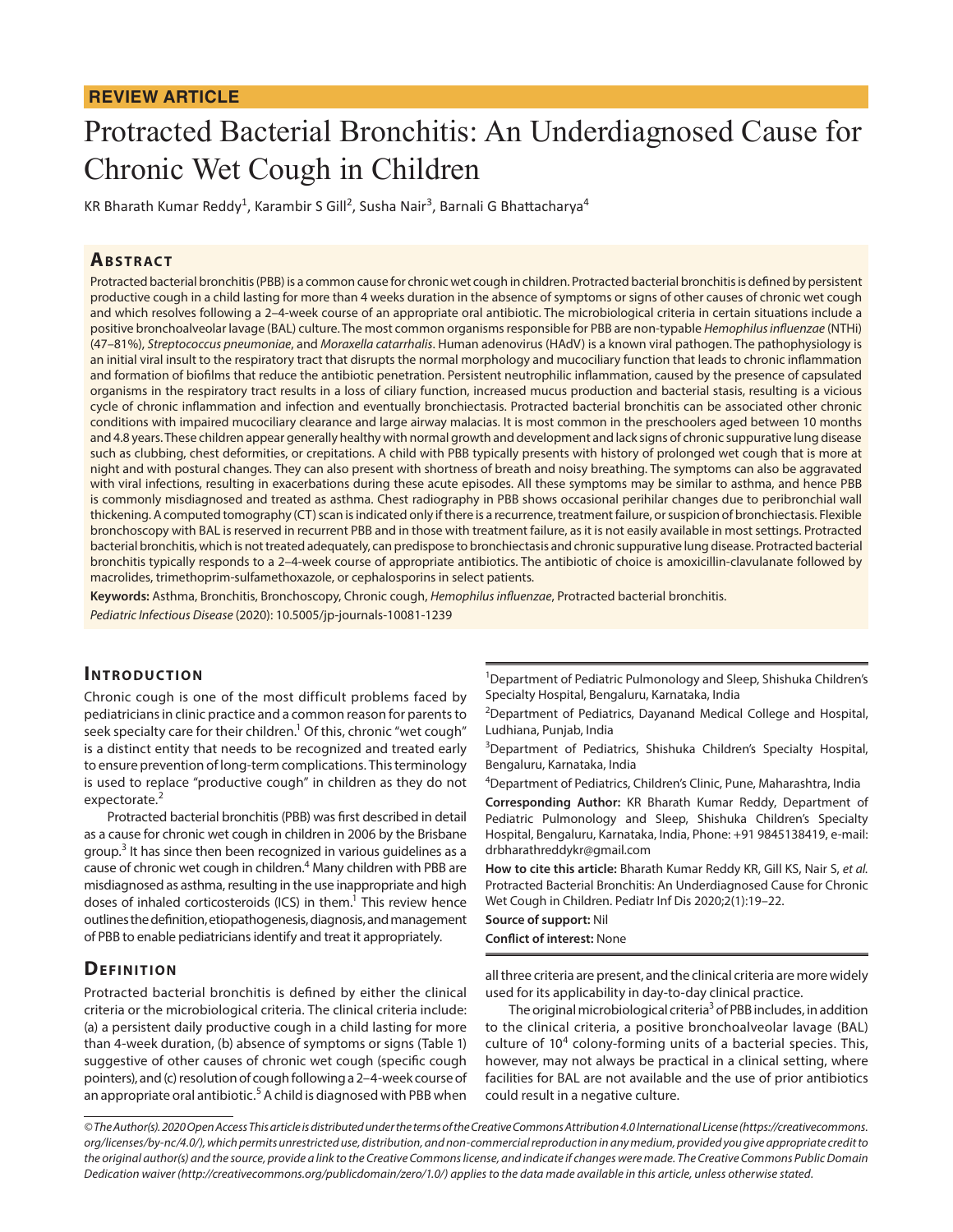#### **Table 1:** Specific cough pointers<sup>4</sup>

Symptoms: Chest pain, history suggestive of inhaled foreign body, exertional dyspnea, hemoptysis, failure to thrive, feeding difficulties (including choking/vomiting), cardiac or neurodevelopmental abnormalities, recurrent sinopulmonary infections, immunodeficiency, or epidemiological risk factors for exposure to tuberculosis Signs: Respiratory distress, digital clubbing, chest wall deformity, or auscultatory crackles

Investigations: Chest radiographic changes (other than perihilar changes) or lung function abnormalities

#### **ETIOPATHOGENESIS**

As the "protracted" in PBB suggests, the pathogenesis of PBB is due to the "persistence" of bacterial infection in the bronchi. The pathogenic organisms most commonly identified are non-typable *Hemophilus influenzae* (NTHi), *Streptococcus pneumoniae*, and *Moraxella catarrhalis*. 6,7

*Hemophilus influenzae* (47–81%) is the most common bacteria<sup>8</sup> detected in BAL cultures of children with PBB of which the nontypable strains were most prevalent (NTHi).<sup>9</sup> The second most common organism detected in BAL cultures varied between *S. pneumoniae* (24–39%) in some studies,<sup>3,10</sup> and *M. catarrhalis* (19– 43%) in few others.<sup>11</sup> There can however be more than one organism identified in the BAL cultures of children with PBB, but the relevance of this finding to clinical outcome or presentation is not yet clear.

Of the viral pathogens identified in children with PBB, human adenovirus (HAdV) was found to be the most common, followed by respiratory syncytial virus, parainfluenza virus, and metapneumovirus.12

The pathophysiology of PBB is postulated to begin with an initial insult to the respiratory tract with a viral infection that disrupts the normal morphology and mucociliary function for many weeks. This further leads to chronic inflammation and formation of biofilms, which can progress to develop PBB. A biofilm is a matrix created by certain specific bacteria which reduces the antibiotic penetration and protects these bacteria against antibiotics. This further makes it difficult to eradicate these bacteria with the regular course and short duration of antibiotics.<sup>13</sup>

Protracted bacterial bronchitis can be associated other chronic respiratory conditions such as an impaired mucociliary clearance, anomalies of the airways, and systemic immune defects. There is documented evidence of the strong association of PBB with large airway malacia on bronchoscopic examination. It was seen to be to the tune of 74% in one retrospective study<sup>8</sup> and almost 68% in a prospective study.<sup>12</sup> It however remains unclear whether the reduced airway clearance, accumulation of secretions, cough, and frequent respiratory infections lead to PBB in children with tracheobronchomalacia, or if the chronic infection and inflammation of PBB lead to secondary airway malacia.14

Although it is noted that there is a preserved systemic adaptive immunity with normal immunoglobulin levels, B-cell function, and T-cell function, the presence of neutrophilia in the lower airways of children with PBB probably suggests the role of pulmonary innate immunity and neutrophil pathways in its pathogenesis.<sup>15</sup> Furthermore, an increased expression of interleukin-1 (IL-1) pathway members leads to a persistence of activated M1 macrophages in the airways, which has shown to have a proinflammatory effect resulting in chronic inflammation. This could especially be associated with recurrent episodes of PBB.<sup>16</sup>

**Table 2:** Differences between asthma and protracted bacterial bronchitis (PBB)

| Clinical features         | Asthma                                 | PRR                                    |
|---------------------------|----------------------------------------|----------------------------------------|
| Character of cough        | Dry cough                              | Persistent wet cough                   |
| Nocturnal cough           | Present                                | Present                                |
| Postural variation        | No change                              | Worsens on changing<br>posture         |
| Shortness of breath       | Not associated with<br>cough episodes  | Associated with cough<br>episodes      |
| Chest sounds              | Wheeze                                 | "Rattle" sounds                        |
| Response to<br>medication | Responds to inhaled<br>corticosteroids | Responds to<br>appropriate antibiotics |
|                           |                                        |                                        |

Despite ongoing research, the etiopathogenesis of PBB still remains a scientific mystery. There is insufficient evidence to explain who develops PBB, which PBB children will develop recurrence, and which cases may progress to bronchiectasis.

# **CLINICAL PRESENTATION**

A child with PBB typically presents with history of prolonged wet cough that is more at night and increases with postural changes. They can also present with shortness of breath, "wheezing," as claimed by parents, and noisy breathing or a coarse "rattling" sound which can be felt over the chest.<sup>6</sup> All these symptoms may be similar to asthma and hence the common misdiagnosis of asthma in children with PBB.

The common age of presentation is typically in the preschoolers between 10 months and 4.8 years<sup>5</sup> and those more likely to be attending day care, although PBB can also be diagnosed in older children even up to 12 years of age.<sup>1</sup> These prolonged symptoms can be extremely troubling for parents, disturbing the sleep of both children and caretakers, and resulting in generalized tiredness, lack of energy, and absence from day care or school.

Children with PBB appear generally healthy with normal growth and development and show neither signs of any systemic infection nor signs of chronic suppurative lung disease such as clubbing, chest deformities, or coarse crackles.<sup>12</sup>

Children with PBB are frequently misdiagnosed as asthma<sup>1</sup> due to the complaints of noisy breathing and persistent nocturnal cough. The symptoms of PBB can also be aggravated with viral infections, resulting in exacerbations during these acute episodes.<sup>17</sup> Features that can help in differentiating PBB from asthma are depicted in Table 2.

## **Diag n o sis**

In today's era, the diagnosis of PBB is essentially clinical and does not mandate any investigation.<sup>6</sup> The original definition of PBB, now referred to as PBB Micro however, had a mandatory criteria for positive BAL culture.<sup>18</sup> However, in most clinical settings, it seemed impractical and impossible to perform bronchoscopy on every child with chronic wet cough. Hence, the diagnostic criteria have since been modified as shown in Table 3.

Investigations may sometimes be required to rule out other causes of chronic wet cough or in situations where the diagnosis is uncertain, especially in PBB extended or PBB recurrent.

The role of radiological investigations in PBB is limited. Chest radiography is essentially normal with occasional perihilar changes

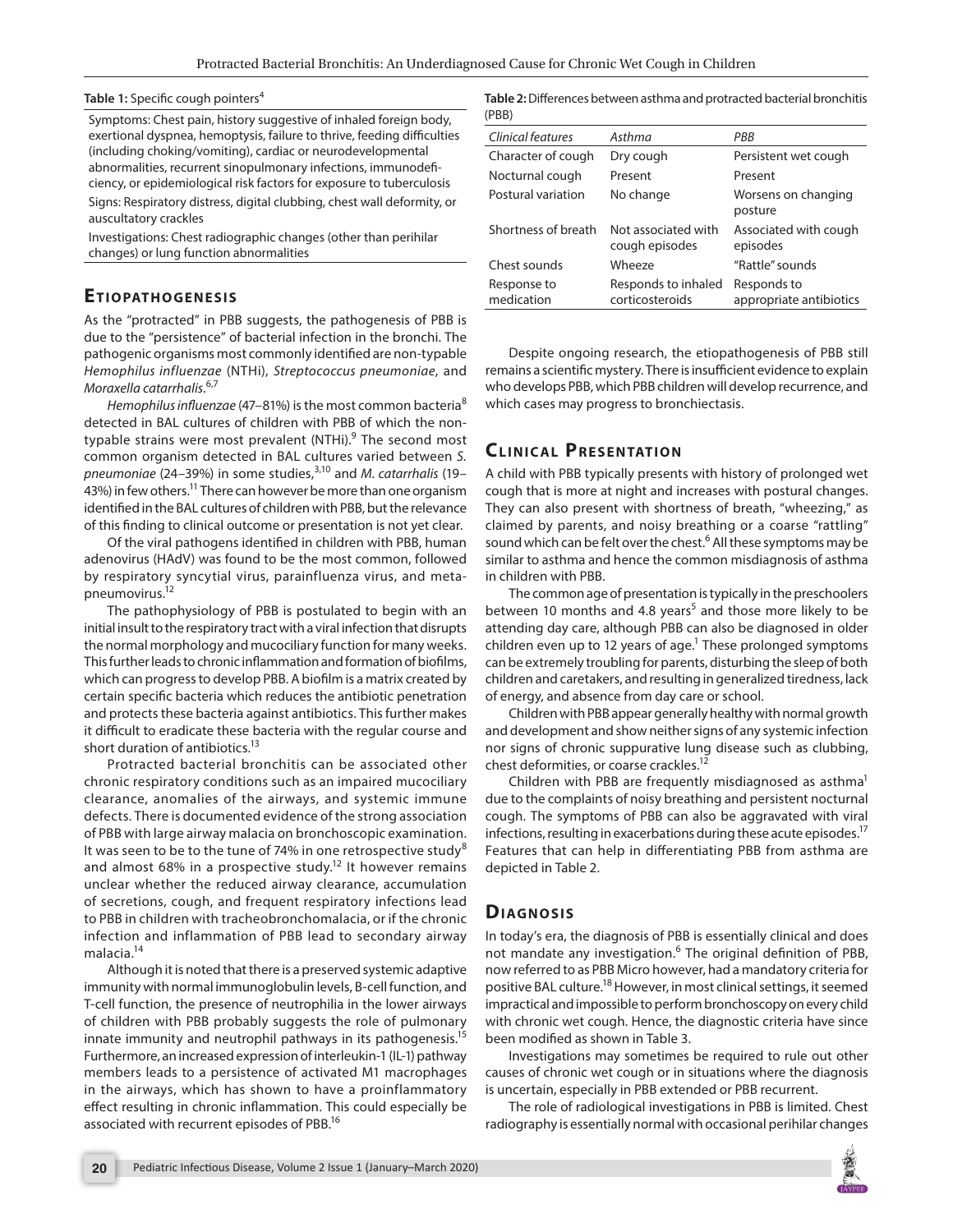| Table 3: Different diagnostic criteria for protracted bacterial bronchitis (PBB)                       |  |  |
|--------------------------------------------------------------------------------------------------------|--|--|
| Original diagnostic criteria (PBB Micro)                                                               |  |  |
| Chronic wet cough >4 weeks                                                                             |  |  |
| Documented lower airway infection (single bacterial species $>10^4$ ) in sputum or in BAL <sup>3</sup> |  |  |
| Resolution of cough after a 2-weeks course of appropriate antibiotic <sup>3</sup>                      |  |  |
| Modified diagnostic criteria (PBB clinical)                                                            |  |  |
| Chronic wet cough >4 weeks                                                                             |  |  |
| No symptoms or signs of other causes of wet or productive cough <sup>19</sup>                          |  |  |
| Resolution of cough after a 2-weeks course of appropriate antibiotic                                   |  |  |
| PBB extended                                                                                           |  |  |
| All the criteria of PBB clinical                                                                       |  |  |
| Resolution of cough after a 4-weeks course of appropriate antibiotic                                   |  |  |
| PBB recurrent <sup>5</sup>                                                                             |  |  |
| >3 episodes of PBB in 1 year                                                                           |  |  |

due to peribronchial wall thickening. A computed tomography scan is warranted in rare situations, only in cases of recurrent PBB, treatment failure, or a suspicion of bronchiectasis.<sup>2</sup>

Lung function testing is performed in cases where obstructive airway disease is suspected to be a differential diagnosis. In PBB, spirometry or impulse oscillometry is found to be normal, which helps with the judicious use of inhaled corticosteroids, which can be unnecessarily used in children with chronic cough.<sup>20</sup>

Although isolation of a pathogen was required for a microbiological diagnosis, flexible bronchoscopy with BAL is currently reserved in cases of recurrent PBB and in those with treatment failure. Although the procedure is safe and complications are rare, it still remains an invasive procedure that may be warranted only in select cases and where facilities are easily available.<sup>4</sup> BAL should preferably be performed from at least two lobes. The right middle lobe and lingula are preferred, or one can choose any other most affected lobe. The European Respiratory Society recommends using three aliquots of saline to obtain a sample from each of the lobes chosen. The first aliquot of the BAL is sent for microbiological culture, as this is more proximal, while the second and third are sent for cytological and noncellular studies.<sup>4</sup>

# **NATURAL COURSE OF PBB**

Protracted bacterial bronchitis which is not treated adequately can predispose to bronchiectasis and chronic suppurative lung disease (CSLD), thus exhibiting a single clinical continuum from PBB to CSLD.<sup>2</sup> In earlier days, the term "prebronchiectasis" was used to probably represent this continuum.

Persistent neutrophilic inflammation, caused by the presence of capsulated organisms in the respiratory tract, results in subsequent loss of ciliary function, increased mucus production, and bacterial stasis, promoting a further vicious cycle of chronic inflammation and infection, and finally predisposing to bronchiectasis.<sup>21</sup>

Protracted bacterial bronchitis typically responds to a 2–4-week course of appropriate antibiotics. However, in cases of recurrent episodes or a poor response to 4 weeks of antibiotics, the child needs to be investigated for other causes of chronic wet cough and the possibility of bronchiectasis having set in.<sup>22</sup> Surprisingly, in a study by Goyal et al., of the 144 children studied retrospectively after receiving 4 weeks of antibiotics, it was found that nearly 105 (83.8%) children had bronchiectasis diagnosed on a multidetector CT (MDCT) scan when compared to 25% in who cough had resolved after antibiotics.22 This study concluded that an MDCT should be

performed in a child whose cough does not completely resolve following 4 weeks of appropriate antibiotics. In a prospective longitudinal cohort study by Wurzel et al., it was found that in children with PBB, recurrent episodes (>3/year) and presence of *H. influenzae* in the lower airway were two significant risk factors for bronchiectasis.12 Hence, one must keep in mind the possibility of bronchiectasis developing in children with PBB who are not treated early and appropriately.

#### **TREATMENT**

The most common causative organisms found in the lower respiratory tract of children with PBB were *H. influenzae*, *S. Pneumoniae*, *M. catarrhalis*, and *Staphyllococcus aureus*. 4 The antibiotic used in a majority of studies was amoxicillin-clavulanate (co-amoxiclav) which was found to have significant bactericidal activity against these organisms and hence considered the most appropriate drug for the management of PBB. The minimum duration of oral antibiotics required was found to be 2 weeks.<sup>11</sup>

In a randomized control trial by Marchant et al.,<sup>10</sup> 50 children diagnosed with PBB supported by BAL data were categorized into two groups to receive either placebo or amoxicillin-clavulanate. Outcomes were determined by the resolution of cough observed by study specific descriptive cough scores. It was thus concluded that 2-week treatment with amoxicillin-clavulanate in conventional doses had a significant cough resolution when compared to a placebo. Donnelly et al. found that more than 51% of children were completely symptom free with two courses of antibiotics, with only 13% requiring repeated courses beyond that.<sup>23</sup> Children treated with oral antibiotics demonstrated good response in most studies, with no need for intravenous antibiotics unless the child developed CSLD, which warranted further evaluation and possible intravenous therapy.

In patients where co-amoxiclav cannot be used, macrolides, trimethoprim-sulfamethoxazole, or cephalosporins have been used as alternatives. However, caution is to be exercised while prescribing oral cephalosporins as an alternative to penicillin drugs in view of cross-allergic reactions.<sup>24</sup>

In children with recurrence of symptoms, it is important to first consider nonadherence to therapy or other causes of chronic wet cough. These are children who need to be further investigated for bronchiectasis or CSLD subsequently. Children with recurrent PBB defined as more than 3 episodes in a year would need to be treated with 6 weeks of antibiotics and not the routine 2-week course.<sup>25</sup>